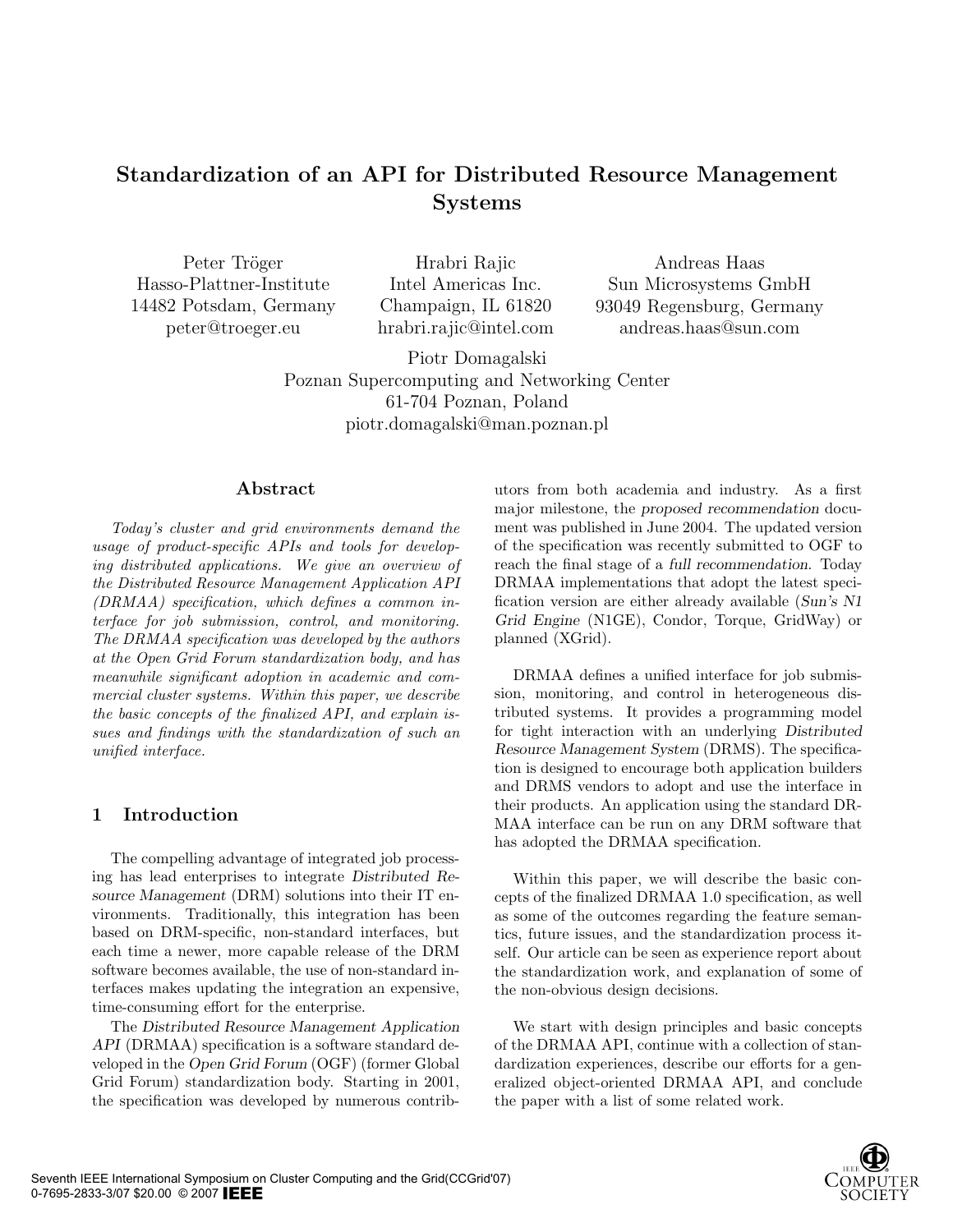# 2 Design Principles

The DRMAA specification was designed in order to define a simple, lightweight, portable, and modular interface for today's cluster and grid systems. DRMAA provides a fundamental set of operations allowing programmatic access to capabilities common to typical DRM systems. The API follows some basic design principles, which ensures the applicability of the results for both DRMAA implementation providers and API users:

- Keep it simple The standardization of an unified API is always a balancing act between supporting all demanded features, keeping compatibility to existing heterogeneous systems, and having a simple and easy to understand API definition. The DRMAA working group concentrated on the best possible interoperability to major DRM systems, while keeping the amount of functions and concepts as low as possible. This restriction leaded to several features intentionally left out, since their semantic either differs between different DRM systems (e.g. job list operation), or because they are not supported by some of the systems (e.g. workflow identifier). This restriction also keeps the entrance barrier low for implementers, which in turn supports the adoption of the specification.
- Language independence DRMAA is intended to be adoptable to multiple programming languages. The specification defines the API in an abstract syntax, as set of procedural functions with input and output parameters. Existing binding specifications adopt these structural elements to languages like C, Java, Python, Perl, Ruby and C#.
- Pluggability It should be possible to combine different DRMAA implementations for one submission host, in order to allow the parallel usage of multiple DRM systems by one portal implementation or end-user application. This demands a proper definition of late binding issues for the application. It must be possible to identify and choose one of the available implementations at runtime with the DRMAA API.
- No user handling DRMAA does not consider any security aspect of DRM systems, since this would demand a choice for platform- or middlewarespecific security concept (e.g. Unix UID, X.509, Kerberos). Such a choice would be in contrast to the overall goal of platform-independence, portability and simplicity. For this reason, DRMAA

relies on the security context provided with the user running the DRMAA application.

- Thread safety DRMAA is explicitly designed for supporting multi-threaded applications. The API specification therefore describes the potential impact for multi-threaded usage in all relevant API functions. Even though this requirement puts a higher burden on the DRMAA library implementers, it eases up the development of applications using DRMAA.
- Site-specific policies The DRMAA specification is intended to abstract from DRMS-specific functionalities. Anyway, there might be a particular need for site-specific policies per user. These policies typically concern site-specific attributes, such as resources to be used by the job or the job scheduling in relation to other jobs. DRMAA therefore defines the notion of job categories, which describe cross-site behaviors not covered by the specification.

# 2.1 API Basics

The DRMAA specification consists of a set of functions, which are grouped into init and exit routines, job template routines, job submission and monitoring routines, job control routines, and auxiliary routines. The API is based on a session concept, where all submitted jobs are grouped in a library-instance specific session. This allows the application developer to perform synchronization and monitoring on all jobs submitted by the particular application instance. The session concept also establishes an explicit cleanup phase, needed by some of the object-oriented implementations on top of DRMAA C libraries. IN addition, the application can expect the DRMAA library to no longer influence the set of jobs in the DRM.

Based on practical implementation experiences, multiple open sessions as well as nested sessions are intentionally left out. Both concepts would demand more fine-grained synchronization and monitoring primitives. The DRMAA job control routines are free to accept job ids from previous DRMAA sessions. This rule arose from practical experiences with unstable applications, which need to continue there job-related operations after a restart. Another example are long-running job workflows, which maintain there own list of valid job handles.

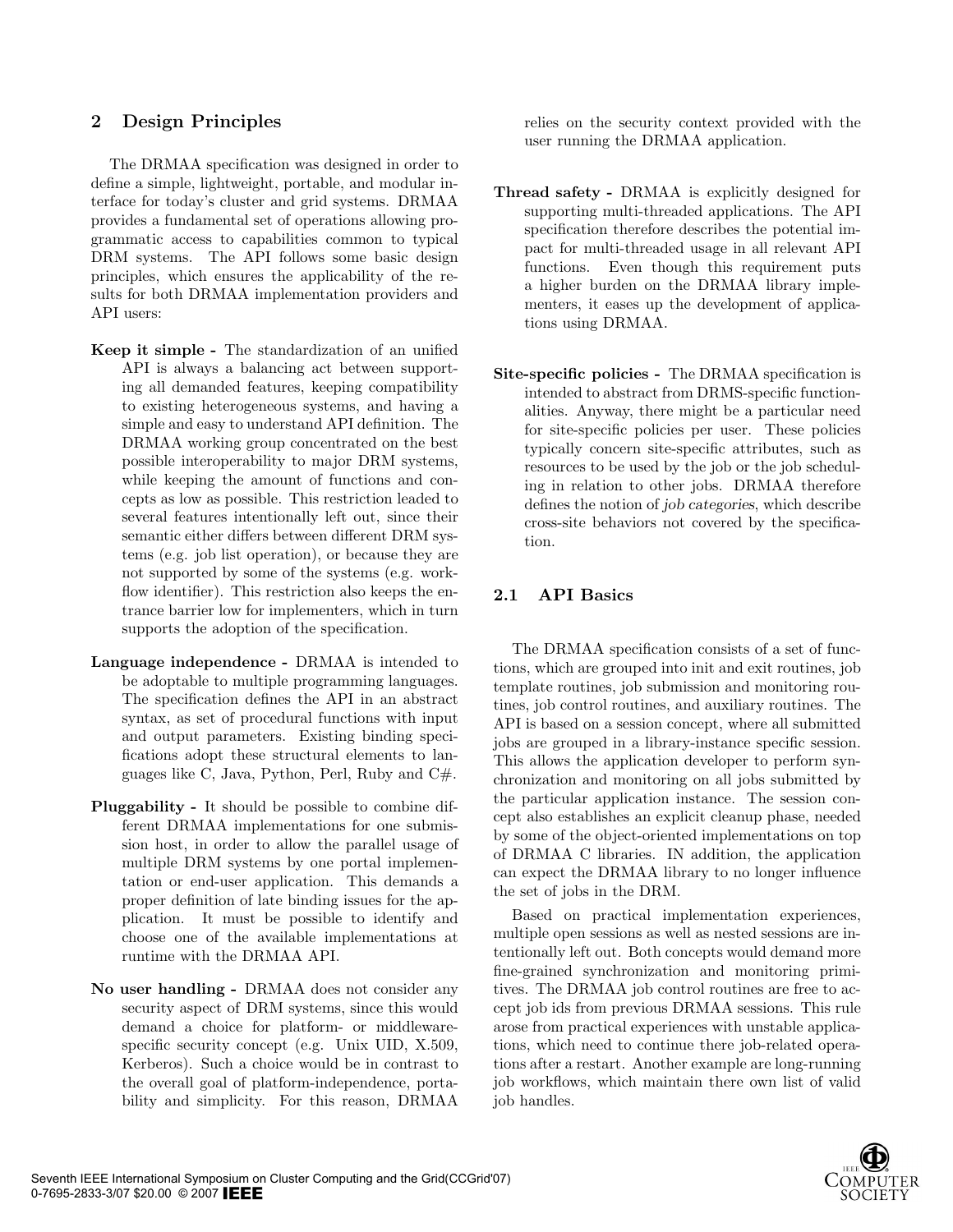#### 2.2 Job Template Routines

The description of a job to be submitted to the DRMS is encapsulated in a job template. The job template is defined as set of key-value pairs, containing mandatory, optional and implementation-specific attributes. Examples for mandatory attributes are the executable name, the working directory or the output stream file. Examples for optional attributes are the absolute job termination time or a maximum wall clock time limit. Most of these parameters arose from an early comparison of DRM submission parameters, and from the initial DRMAA implementation in Sun N1GE. The working group constantly re-evaluates mandatory and optional attributes in the specification. So far, most existing implementations for cluster and grid systems ignore the set of optional DRMAA attributes and provide full support only for the mandatory attributes.

DRMAA supports the identification of all supported attributes during runtime. Job templates are not bound to a particular job execution, and therefore can be reused for multiple submissions. The specification defines the template to be evaluated at submission time; therefore all setter functions only consider errors like incorrect attribute name, invalid value format, or conflicting setting.

#### 2.3 Job Submission and Monitoring Routines

A job can be submitted with DRMAA either as single job (drmaa\_run\_job()) or set of bulk jobs (drmaa\_run\_bulk\_jobs()). For bulk jobs, a beginning index, ending index and loop increment can be specified. Template attributes can contain a placeholder string for the current parametric job index during submission.

The drmaa\_job\_ps() function allows to query for the status of a job (see figure 1). A queued job can either be ready for execution or in a hold state. A job on hold can be triggered by an explicit drmaa\_control() call, or by a submission as hold job, which is specified with one of the mandatory job template attributes. Both cases are represented with the 'user on hold' job state. A held job can also be triggered by the DRM system itself or by a combination of both. Held jobs are explicitly released with another drmaa\_control() call.

A job in the status class 'running' can either be actively executed or in a suspend state. The suspend state might be explicitely triggered by the user through drmaa\_control(), which leads to DRMAA\_PS\_USER\_SUSPENDED, or by the system itself, which leads to (DRMAA\_PS\_SYSTEM\_SUSPENDED).

For finished jobs, drmaa\_job\_ps() returns DRMAA\_PS\_DONE in case of a successful execution, or DRMAA\_PS\_FAILED when the job ended unexpectedly. A monitoring call might also lead to DRMAA\_PS\_UNDETERMINED, which reflects a problem with the status determination in the underlying DRMS. In this situation, DRMAA applications are free to perform additional calls to drmaa\_job\_ps(). The implementation experiences showed that this is desperately needed for temporally effects in idle-time or wide-area grid environments.



**Figure 1. DRMAA Job State Transition [2]**

#### 2.4 Job Control Routines

The state of a submitted job can be changed through the drmaa\_control() function. Different control command constants allow suspending, resuming, holding, releasing and terminating a job. The routine also supports control actions on all submitted jobs in the current DRMAA session (DRMAA\_JOB\_IDS\_SESSION\_ALL).

An application can synchronize the finishing of a set of jobs with drmaa\_synchronize(). Input arguments are the list of job identifiers, a timeout specification, and a dispose flag. This routine also can act on all jobs in the current session by using DRMAA\_JOB\_IDS\_SESSION\_ALL as job ID parameter. The timeout parameter restricts the blocking time of the operation, from zero to indefinite.

The dispose parameter specifies how to treat reaping of the remote job's system resources consumption and other statistics. If dispose is set to false, the job's information remains available and can be retrieved through drmaa\_wait(). If dispose is set to true, the job's information is not retained.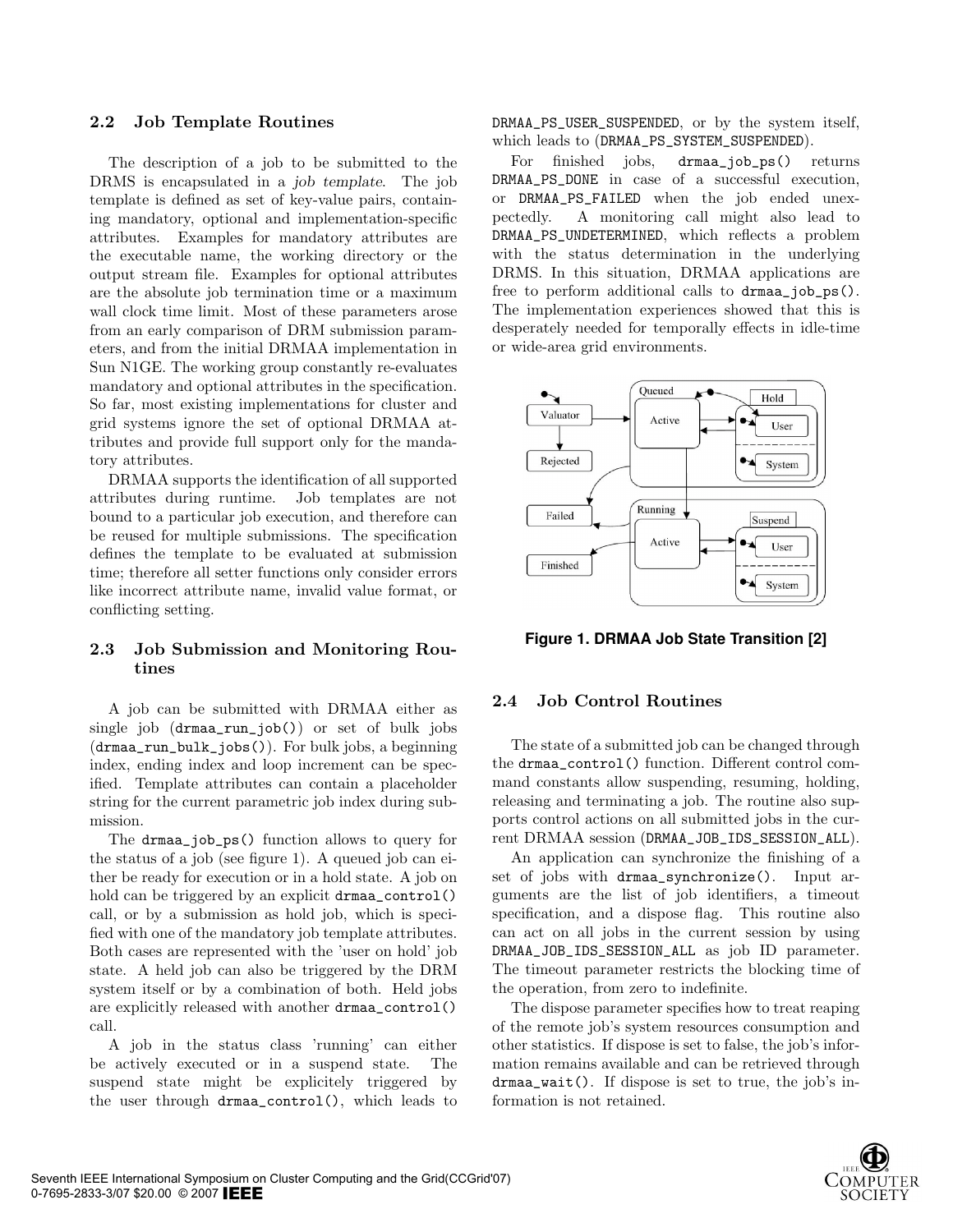drmaa\_wait() allows to wait for the finishing of a particular job, and returns the termination status information. Input arguments are the job identifier and the timeout value, output arguments are the job ID of the finished job, an opaque status code and resource usage information. The routine reaps jobs and their status information on a successful call. The resource usage information is provided as set of key-value-pairs, which contain implementation-specific resource indicators.

The status code resulting from drmaa\_wait() is used in a series of functions, in order to provide more detailed information about job termination. The overall semantic of this approach is modeled after POSIX wait() and the related preprocessor macros (e.g. WIFEXITED).

#### 2.5 Auxiliary Routines

drmaa\_get\_contact() provides the list of supported contact strings before drmaa\_init(), and returns the current contact string for an open session. The drmaa\_version() routine provides the version number of the supported DRMAA specification, and drmaa\_get\_DRM\_system() respectively drmaa\_get\_DRMAA\_implementation() provide information about the specific library implementation. All functions are independent from the DRMAA session handling, and can therefore be used before a drmaa\_init() or after a drmaa\_exit() call.

# 3 Standardization Experiences

The following section describes a list of experiences and important design decisions, as additional source of information for DRMAA adopters and for maybe future standardization efforts in job management API's. The presented issues mostly caused heavy discussions or increased implementation efforts, and where either resolved or delayed to a later update of the DRMAA specification.

# 3.1 Implementation Complexity

DRMAA was designed with the overall goal of having a small and easy to understand API definition, which fits for most application developer needs. Even though the set of available implementations shows the success of the approach, there are still challenging aspects, such as multithreading issues.

The specification demands the library to be threadsafe. The demand for supporting multiple application

threads, together with the goal of satisfactory performance leads to significant implementation efforts for library developers. The specification also needs to be very precise regarding the functional descriptions, in order to provide enough information about the intended behavior in these cases.

One example: Since session information can be changed during a blocking call (e.g. job termination with drmaa\_control() during drmaa\_wait() operation), both functions must define their behavior and the according error codes for such multithreading cases. The DRMAA group decided that the session state is reevaluated after each such parallel operation. An application thread waiting for a session job therefore must return if another activity (e.g. explicit termination of the job) provokes a relevant session state change. This must be ensured by the DRMAA library implementation for all possible cases.

High-level language binding implementations such as Java DRMAA are currently based on the according C libraries, and benefit from the already implemented multithreading support. Mostly, the performance advantage of the C implementation outweighs the additional effort for 'native' calls in non-native environments like Java.

# 3.2 Reference Implementation

From the very beginning, the development of DR-MAA API was assisted by a continuous implementation in the Sun N1GE 6 product line. Today DRMAA defines the default API for programming of the N1GE6 system. The product-quality reference implementation helped to identify real-world issues with the specification, and acted as major driver for the API finalization.

In the later phases of the standardization process, the existence of preliminary implementations provided a high barrier for major concept changes. While this can be seen as an advantage in terms of a stable interface definition, it still avoids the fast adoption of new or improved concepts (e.g. for monitoring support).

The existence of a reference implementation also indirectly leaded to a DRMAA compliance test suite. In 2005, the N1GE product DRMAA test suite was donated by Sun Microsystems to the DRMAA group as a base for the official DRMAA test suite. The test suite was a mandatory precondition for demonstrating the practical interoperability of the existing implementations for the OGF. It currently contains of around 4000 lines of C code with 13 complex tests, especially for the multithreading access rules of the DRMAA specification. Due to the informal description of operational semantics in DRMAA, it is not possible to prove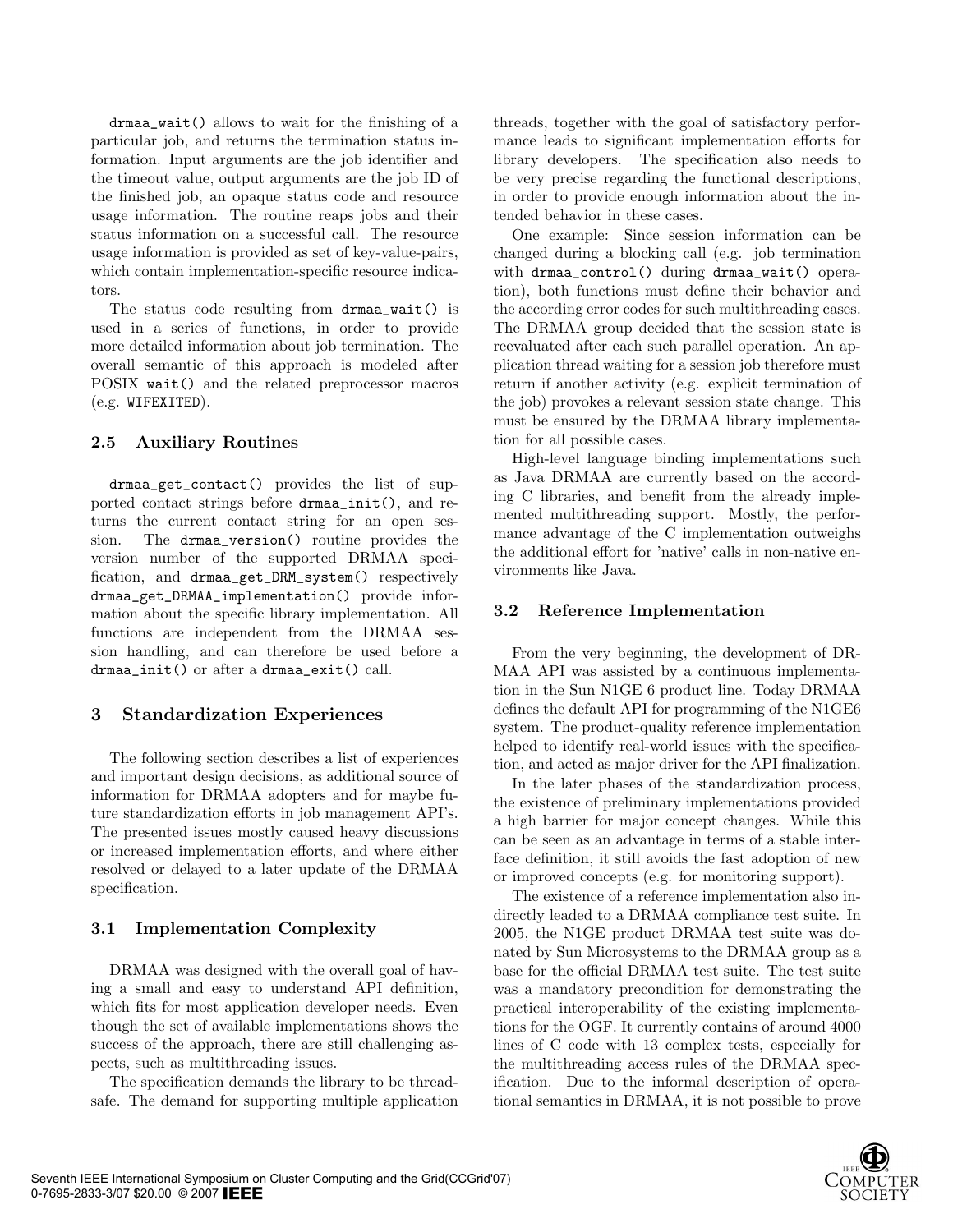DRMAA-compliance of an implementation with a successful test suite run. This problem relates to the wellknown problem domain of automated software testing. The test suite now mainly provides a valuable source of information for DRMAA library developers. Multiple specification improvements arose from issues identified through test suite errors with different DRMAA implementations.

## 3.3 Client-API or Remote-API ?

Due to the increasing orientation of OGF towards SOAP-based interfaces [4], the group received multiple request regarding a WSDL-mapping of the DR-MAA interface. An analysis showed that the initial focus on a client-side API prevents the direct mapping of DRMAA concepts to a server-side API. One example are blocking calls in the drmaa\_wait() and drmaa\_control() functions, which can take an unknown amount of time and therefore are inappropriate for a client-server scenario.

The session concept of the DRMAA API also prevents an easy migration to remote call scenarios: The specification demands multiple library calls to perform a job submission - session initialization, job template creation, parameter change, and job startup. Serviceoriented grid interfaces rather would try to combine all information in one document (e.g. as JSDL document), followed by a submission of this information in one round trip.

The group finally decided to declare these issues as out-of-scope for the current specification. However, other groups at OGF such as OGSA-BES (Open Grid Services Architecture - Basic Execution Service) currently develop appropriate server-side job submission specifications in collaboration with DRMAA group members. Future DRMAA versions based on the IDL specification (see section 4) will consider SOAP-based RPC scenarios with an according Web Service Resource Framework (WSRF) binding specification.

#### 3.4 Re-use of POSIX concepts

During the development of the specification, it was attempted to apply existing concepts and wording from POSIX (1003.1 and 1003.2d) to the specification text, in order to ease up adoption by application developers. As one example, DRMAA relies on the semantics of POSIX wait() and the according C macros (e.g. WIFEXITED) for the further processing of termination information.

The resulting set of DRMAA status functions must be called in a specific order, e.g. first asking if the job was signaled and then querying for the core dump availability. Multiple language binding authors, as well as several DRMAA users, expressed there wish to favor a single status query call over multiple POSIXlike functions for the same purpose, similar to the drmaa\_control() routine. The upcoming next version of the specification therefore will support such a concept of a job status data structure.

#### 3.5 Time Definitions

DRMAA supports the notion of partial timestamps, which allow the incomplete specification of time information (e.g. "Start job at 8 o'clock."). Partial timestamps are expressed as string variable in a special syntax, and are evaluated for complete time information at job submission time. This enables the re-usage of incomplete time stamp definitions for multiple job runs.

Standard time formats (like ISO 8601) also allow an incomplete specification of time stamp information, but define specification-time completion rules in order to create unambiguous time stamp information. DR-MAA extends this model by explicitly supporting the formulation of relative timing information for job submission attributes.

Even though the concept of partial timestamps is helpful for DRMAA users and portal developers, it turned out to be a difficulty for some language bindings. The C language binding simply adopts the formulation of partial timestamps as string variable. In contrast, modern object-oriented development in Java and C# need a mapping of partial time stamp information to class library types. Since the mapping is influenced by the capabilities of the existing type, the IDL specification defines partial time stamps only as 'native' data type, together with a detailed description of intended functionalities. This enables appropriate custom mappings for the language-binding authors, instead of providing an own representation of date and time information.

#### 3.6 Monitoring Features

Several DRMAA users criticized the lack of support for resource-related monitoring parameters, like cluster load information, hardware status or operating system type. As one major problem, the provisioning of such status information in a standardized API would demand a common information model for the monitoring parameters. For example, the specifications of CPU type or disk quota parameters need to consider heterogeneous DRM products, hardware platforms and operating systems. Even though some standards (like CIM

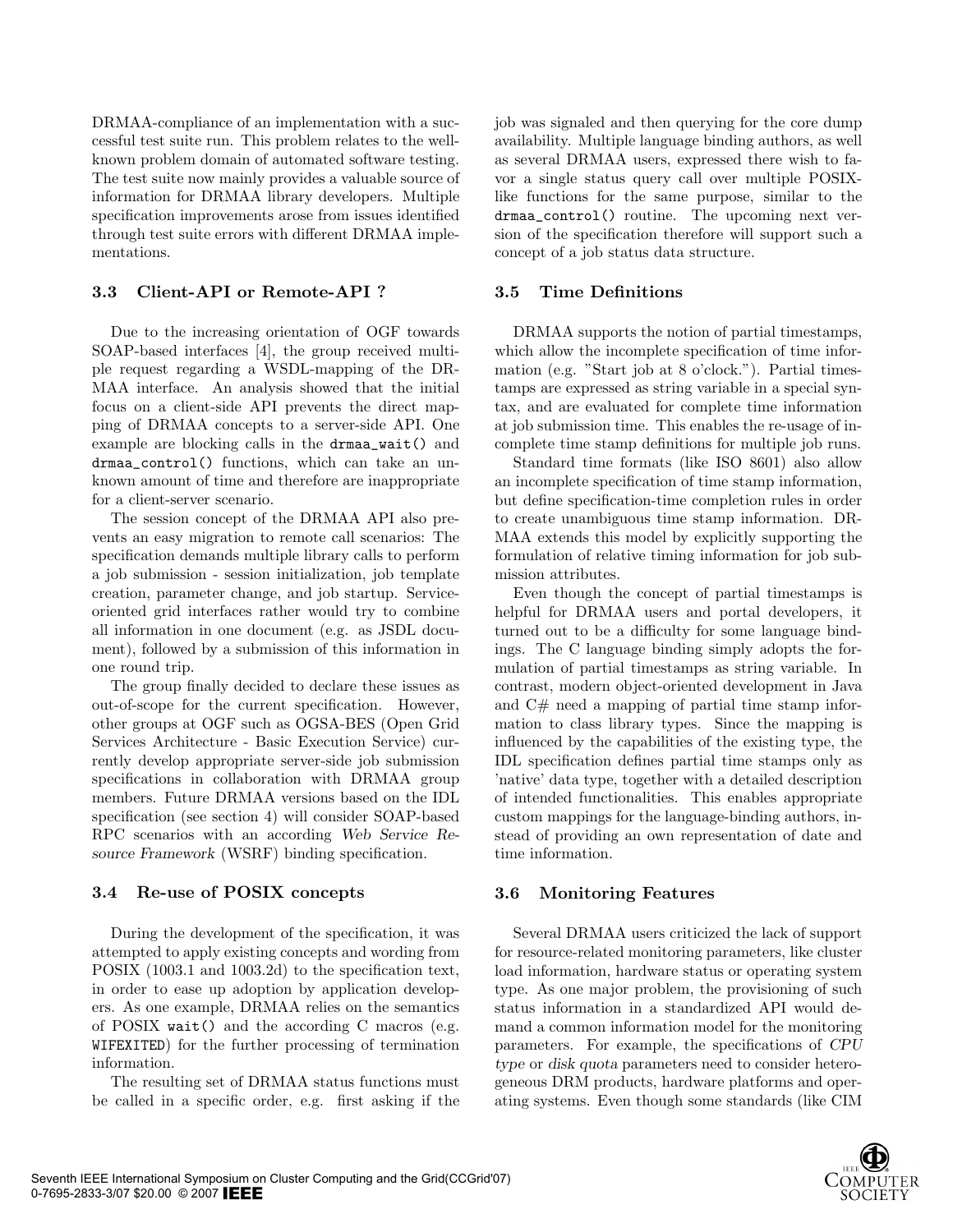[8] and Job Submission Description Language (JSDL)) provide such unified information model, it is still relevant to check the applicability of the model on today's cluster and grid environments. Facing this specific problem, the JSDL group meanwhile provides mapping information of their information model to different batch systems. Upcoming versions of the DRMAA specification need to consider this recent work for the extension of the API.

## 3.7 Job State Semantics

DRMAA so far does not provide an extensive description of job state semantics, but uses only keywords ('suspended', 'running', 'queued') for its definition of possible job state transitions. With the development of multiple DRMAA implementations, the group figured out that some of the states were hard to map for particular DRM systems.

One example is the suspended job state. The current DRMAA implementation for the Condor system [5] works in the vanilla universe, which does not support the suspension and resuming of particular jobs. The Condor DRMAA implementation therefore uses the condor\_hold() command to implement the mandatory drmaa\_control() suspend operation. Since this Condor command kills and requeues the job in vanilla universe, the job might restart on another machine. According to the specification, this behavior does not break DRMAA compliance, since the job state 'SUSPENDED' is not further described. For the end user, the visible effect is a re-scheduling and not the expected suspending of the job on the original machine.

There are two possible solutions for bringing more clarity to the users and developers. The specification could either provide explicit descriptions of the job state semantics, or could leave out semantically interpretations completely. The first choice would lead to non-implementable features for particular DRM systems, while the second choice leads to different behaviors with different DRM systems. So far, the DRMAA group favors the second approach. Recent discussions identified a third approach, which would mark the critical job states as optional. Implementations then would be free to not support some of the DRMAA job states.

# 4 Object-Oriented Bindings

Even though DRMAA started with the idea of a language-independent specification, it mainly was written with a procedural C-language slant. With the ongoing development and adoption effort, several users

demanded a mapping of DRMAA to object-oriented programming languages. The first mapping was performed with the Java language binding specification, which was also implemented for the Sun N1GE product. In parallel, other working group members developed a language binding specification for the .NET environment. Based on two independently developed object-oriented language bindings, the in-depth comparison identified general issues for an object-oriented API mapping. For this reason, both binding authors started the alignment of these mapping issues. Simple examples are variable and method naming, as well as error information structuring. Complex cases are the realization of partial time stamps and job templates in appropriate language constructs.

To keep and maintain the newly derived DRMAA semantics for OO-environments, the group decided to rely future versions of the language-independent DR-MAA specification on the OMG Interface Definition Language (IDL) [6]. Future language binding documents should only need to define a mapping between DRMAA IDL constructs and their specific language constructs, instead of creating own syntactical rules for the interface. This approach is also used in other popular specifications, for example the W3C Document Object Model. IDL ensures consistent API semantics in all language bindings, whereby the binding author only needs to concentrate on language-specific issues. The general representation of DRMAA is described in abstract IDL concepts - interfaces, classes, value types, reference types and properties. The re-use of OMG IDL language mapping specifications is omitted, since these mapping rules rely on CORBA runtime environment mechanisms. Instead, each DRMAA language binding defines own rules which are most appropriate to the according environment.

Job templates are represented as interfaces with according member attributes. As one interesting aspect, optional attributes also needed to be reflected in the OO-API design. They must be represented in the job template interface layout for a portable API, even though they might not be usable for a particular implementation. The current IDL specification therefore introduces a new exception type for the job template attributes, which is thrown when an unsupported attribute is about to be changed.

Modern OO-languages use exception hierarchies, in order to be able to react on a set of exceptional situations with one catch block. As future DRMAA specifications need to consider this demand, the IDLdocument already defines groups of error classes. In case, this grouping can be mapped to according language exception hierarchies.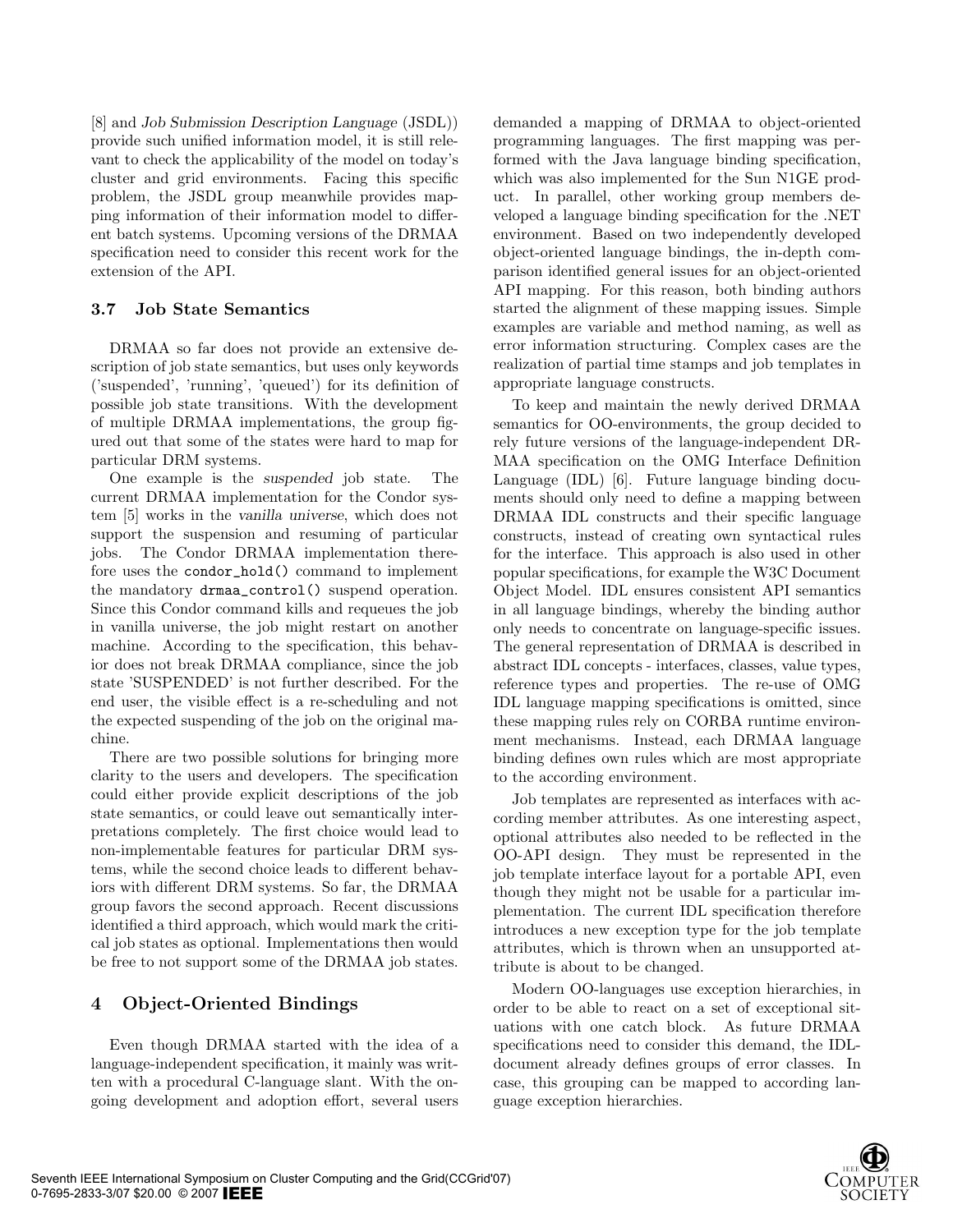DRMAA originally relies on two special data types: an unbounded unsorted list of strings (for job or argument lists), and an unbounded dictionary of key-value pairs (for resource usage information and environment variables). Since both constructs have different representations in OO-languages, the IDL spec defines two abstract data types, which must be mapped by the language binding specification to a matching construct.

Even with the support for garbage collection mechanisms in modern object-oriented languages, the delete() operation for job templates remains an explicit function. This design decision reflects the missing support for guaranteed object finalizer execution in some of the object-oriented languages, which is needed for maybe mandatory cleanup operations in the DRMS.

## 5 DRMAA Usage

DRMAA is meanwhile used as job submission and monitoring API in several applications, like metaschedulers or compute-intensive commercial frameworks, also for distributed software compilation or as integrated data grid solution.

As one example, the OpenDSP project<sup>1</sup> from the Poznan Supercomputing and Networking Center developed a Web Service based interface for multi-user access to DRMAA-enabled DRM systems. The usability and efficiency of OpenDSP has been proved in several productive deployments, like the Faculty of Civil and Geodetic Engineering at University of Ljubljana (earthquake simulation) or the InteliGrid project (remote access to engineering and construction applications).



**Figure 2. OpenDSP architecture**

There are several other examples for successful

<sup>1</sup>http://sourceforge.net/projects/opendsp/

DRMAA-based applications and frameworks. The Target System Interface Framework for UNICORE is now using is DRMAA as front-end to systems such as Condor, Sun Grid Engine, Globus or Torque [7]. EGEE relies on DRMAA for integration issues, and the MOAB scheduler can interface DRMS systems with a DRMAA interface. The latest list of use cases and DRMAA implementations is maintained on the DRMAA home page<sup>2</sup>.

#### 6 Related Work

The OGF JSDL working group provides an abstract definition of a type system for job submission parameters - attributes, their relationship, and value ranges. The abstract syntax description is mapped to a normative XML schema definition. In contrast to DR-MAA, questions of job submission, scheduling, workflow management and monitoring are declared as out of scope. The reusability of one JSDL document is a major driver in the template layout - job-specific information like start time, end time or submission status are not represented. JSDL supports a broader but different range of attributes as DRMAA, for example for the definition of resource requirements or data staging issues. Multiple research projects already adopted parts of the specification.

The OGF OGSA-BES working group uses JSDL to define a SOAP-based job submission interface. The specifications from this group are embedded in the overall OGF work for the design of the Open Grid Services Architecture (OGSA). OGSA-BES relies on a very specific execution-container approach, and is still work in progress. In contrast to DRMAA, it does not consider the specific issues of using the API with a local library implementation.

The GridSAM project provides an extensible implementation of the JSDL and OGSA-BES interface specifications. Job submission plug-in?s are available for Globus and the POSIX fork() interface, as well as for DRMAA 1.0 implementations.

The Commodity Grid Kit (CoG) [1] is developed by the Argonne National Laboratory, and provides an enduser API for job submission, grid security, task graphs and file transfer. Even though CoG is developed as independent project, there is a tight inter-connection to features and protocols from the Globus toolkit [3]. CoG is used in many specialized grid portal projects, since it offers the most powerful, but specialized Java-based API implementation for Globus. Similar to GridSAM, CoG can use DRMAA for interfacing a DRM system in a vendor-independent manner.



<sup>2</sup>http://www.drmaa.org/